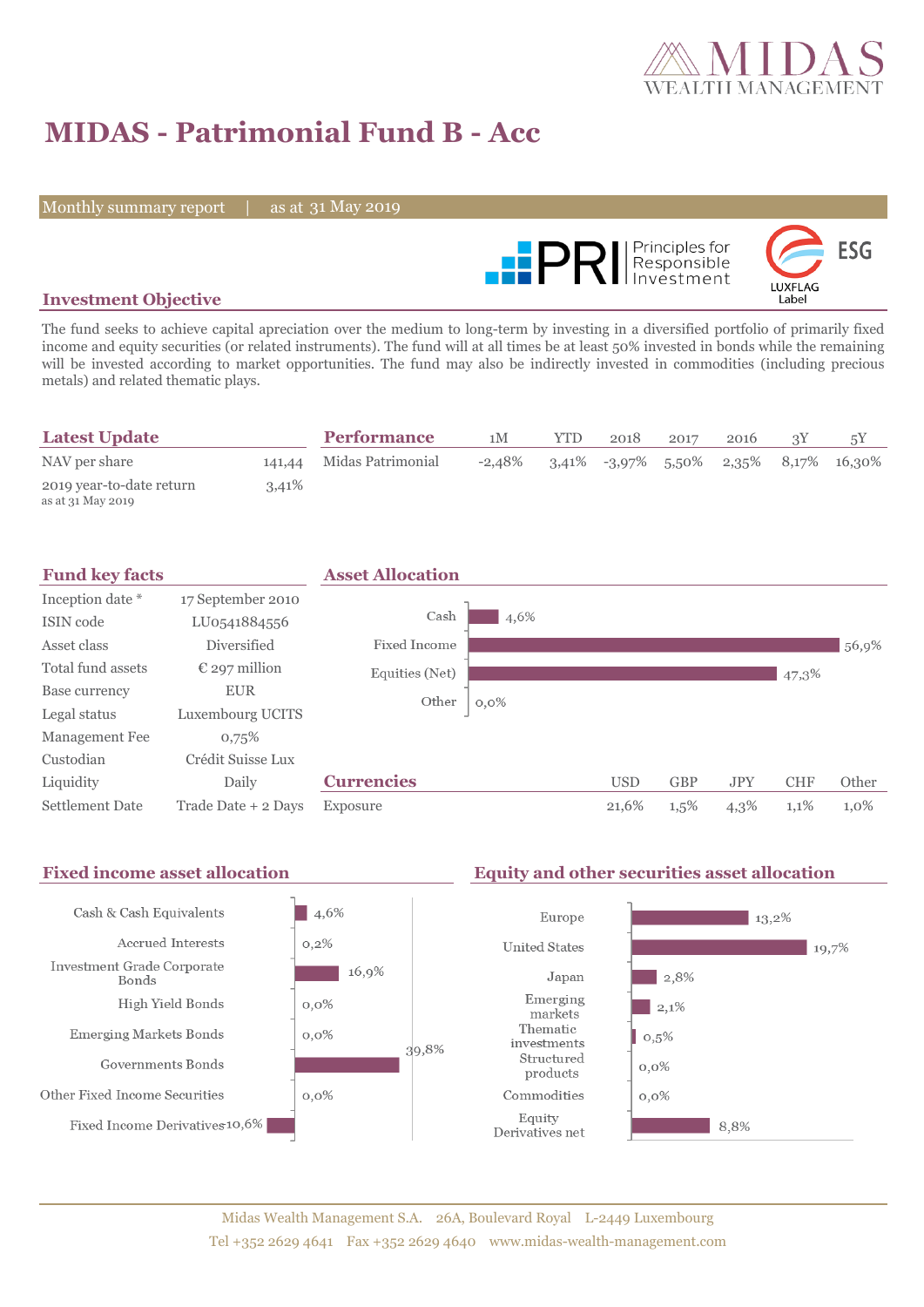

## **MIDAS - Patrimonial Fund B - Acc**

Monthly summary report | as at 31 May 2019

| Top 10 fixed income holdings            | <b>YTM</b> | Rating     | Weight  | <b>Fixed income rating breakdown</b> |  |
|-----------------------------------------|------------|------------|---------|--------------------------------------|--|
| DEUTSCHLAND REP : DBR 0 1/2 08/15/27    | $-0,3\%$   | AAA        | 6,3%    |                                      |  |
| NETHERLANDS GOVT: NETHER 0 3/4 07       | $-0,1%$    | <b>AAA</b> | $3,6\%$ | AAA<br>32,6%                         |  |
| BOTS: BOTS 0 02/14/20                   | $0.0\%$    | <b>BBB</b> | 3,4%    | AA<br>16.5%                          |  |
| EUROPEAN INVT BK : EIB o $3/8$ 07/16/25 | $-0,2%$    | AAA        | 2,8%    | $9,1\%$<br>А                         |  |
| AGENCE FRANCAISE : AGFRNC 0 1/8 11/1    | $-0,2%$    | AA         | 2,7%    | <b>BBB</b><br>36,1%                  |  |
| BTPS: BTPS 2 02/01/28                   | $2,2\%$    | <b>BBB</b> | 2,7%    | BB<br>$0,0\%$                        |  |
| ALLIANDER: ALLRNV 07/8 04/22/26         | $0,3\%$    | AA-        | 2,1%    | B<br>1,8%                            |  |
| SPANISH GOV'T: SPGB 1.6 04/30/25        | 0,1%       | $BBB+$     | 1,9%    | CCC<br>$0,0\%$                       |  |
| DEUTSCHLAND REP: DBR 11/4 08/15/48      | 0,4%       | AAA        | 1,4%    | <b>NR</b>                            |  |
| ASFINAG : ASFING 0 1/4 10/18/24         | $-0,2%$    | $AA+$      | 1,4%    | 3,9%                                 |  |
|                                         |            |            |         |                                      |  |

| Top 10 equity holdings<br>Sector |                            | Weight  | <b>Equity sector breakdown</b>        |                 |
|----------------------------------|----------------------------|---------|---------------------------------------|-----------------|
| PEPSICO INC                      | <b>Consumer Staples</b>    | $0,9\%$ | <b>Consumer Discretionary</b>         | 13,2%           |
| MICROSOFT CORP                   | Information Technolog 0,9% |         | Consumer Staples                      | $11,5\%$        |
| VISA INC                         | Information Technolog 0,8% |         | Energy                                | $6,3\%$         |
| <b>JOHNSON &amp; JOHNSON</b>     | <b>Health Care</b>         | 0,8%    | Financials                            | 14,0%           |
| <b>MEDTRONIC PLC</b>             | <b>Health Care</b>         | 0,8%    | Health Care                           | 15,3%           |
| <b>APPLE INC</b>                 | Information Technolog 0,8% |         | Information Technology<br>Industrials | 14,3%           |
| <b>FREY</b>                      | <b>Real Estate</b>         | 0,8%    | Materials                             | $9,0\%$<br>4,1% |
| <b>RAYTHEON COMPANY</b>          | Industrials                | 0,8%    | <b>Communication Services</b>         | 6,7%            |
| AMAZON.COM INC                   | Consumer Discretionar 0,7% |         | Utilities                             | 1,5%            |
| ALIBABA GROUP HOLDING-SP ADR     | Consumer Discretionar 0,7% |         | Real Estate                           | $4,3\%$         |

## **Top 5 funds and other holdings**

| Amundi Japan TOPIX ETF | 2,8% |
|------------------------|------|
| Quaero Bamboo          | 1,4% |